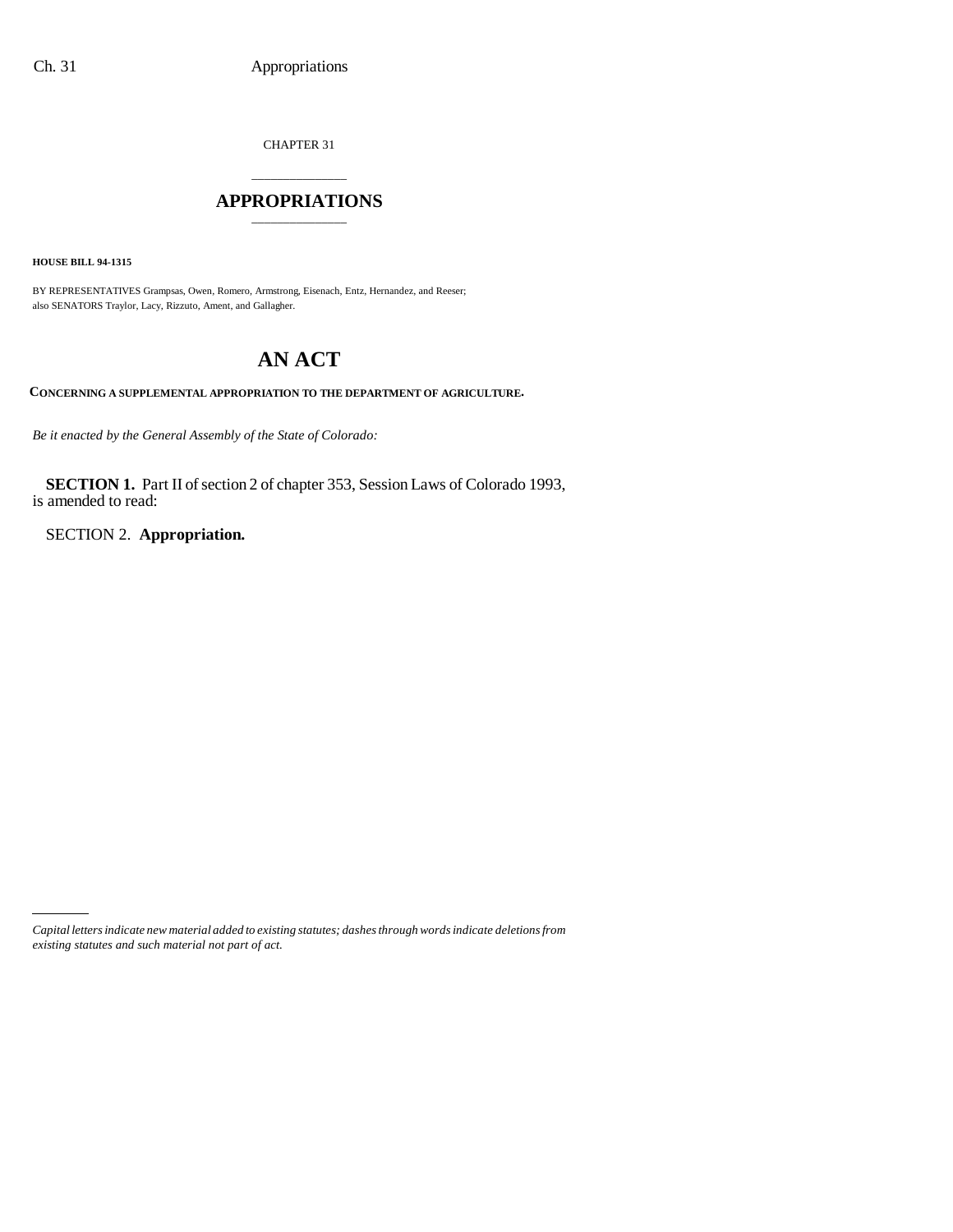# Ch. 31 Appropriations

|                   |              |                | <b>APPROPRIATION FROM</b> |                |  |              |  |               |   |                |  |  |
|-------------------|--------------|----------------|---------------------------|----------------|--|--------------|--|---------------|---|----------------|--|--|
| <b>ITEM &amp;</b> | <b>TOTAL</b> | <b>GENERAL</b> |                           | <b>GENERAL</b> |  | <b>CASH</b>  |  | <b>CASH</b>   |   | <b>FEDERAL</b> |  |  |
| <b>SUBTOTAL</b>   |              | <b>FUND</b>    |                           | <b>FUND</b>    |  | <b>FUNDS</b> |  | <b>FUNDS</b>  |   | <b>FUNDS</b>   |  |  |
|                   |              |                |                           | <b>EXEMPT</b>  |  |              |  | <b>EXEMPT</b> | ¢ |                |  |  |

#### **PART II DEPARTMENT OF AGRICULTURE**

### **(1) COMMISSIONER'S OFFICE AND ADMINISTRATIVE SERVICES**

| <b>Personal Services</b>   | 997,208      | 601,036 | $395,838$ <sup>*</sup> | 334             |
|----------------------------|--------------|---------|------------------------|-----------------|
|                            |              |         | 47,982 <sup>s</sup>    | 347,856 $(T)^a$ |
|                            | $(20.7$ FTE) |         |                        |                 |
| Group Health and Life      | 437,548      | 209,585 | $223,237$ <sup>b</sup> | 4,726           |
| Short-term Disability      | 16,816       | 8,054   | 8.580 <sup>b</sup>     | 182             |
| Anniversary Increases      | 62,933       | 32,486  | $30,447$ <sup>b</sup>  |                 |
| Workers' Compensation      | 99,169       | 52,354  | 45,863 $^{\rm b}$      | 952             |
| <b>Operating Expenses</b>  | 71,989       | 71,989  |                        |                 |
| <b>Travel Expenses</b>     | 11,739       | 11,739  |                        |                 |
| Legal Services             | 133,597      | 42,751  | 77,486 <sup>b</sup>    | 13,360          |
| Purchase of Services from  |              |         |                        |                 |
| <b>Computer Center</b>     | 2,736        | 2,736   |                        |                 |
| Payment to Risk Management |              |         |                        |                 |
| and Property Funds         | 23,955       | 13,550  | $10,184$ <sup>b</sup>  | $22 +$          |
|                            | 29,410       | 16,511  | $12,625$ <sup>b</sup>  | 274             |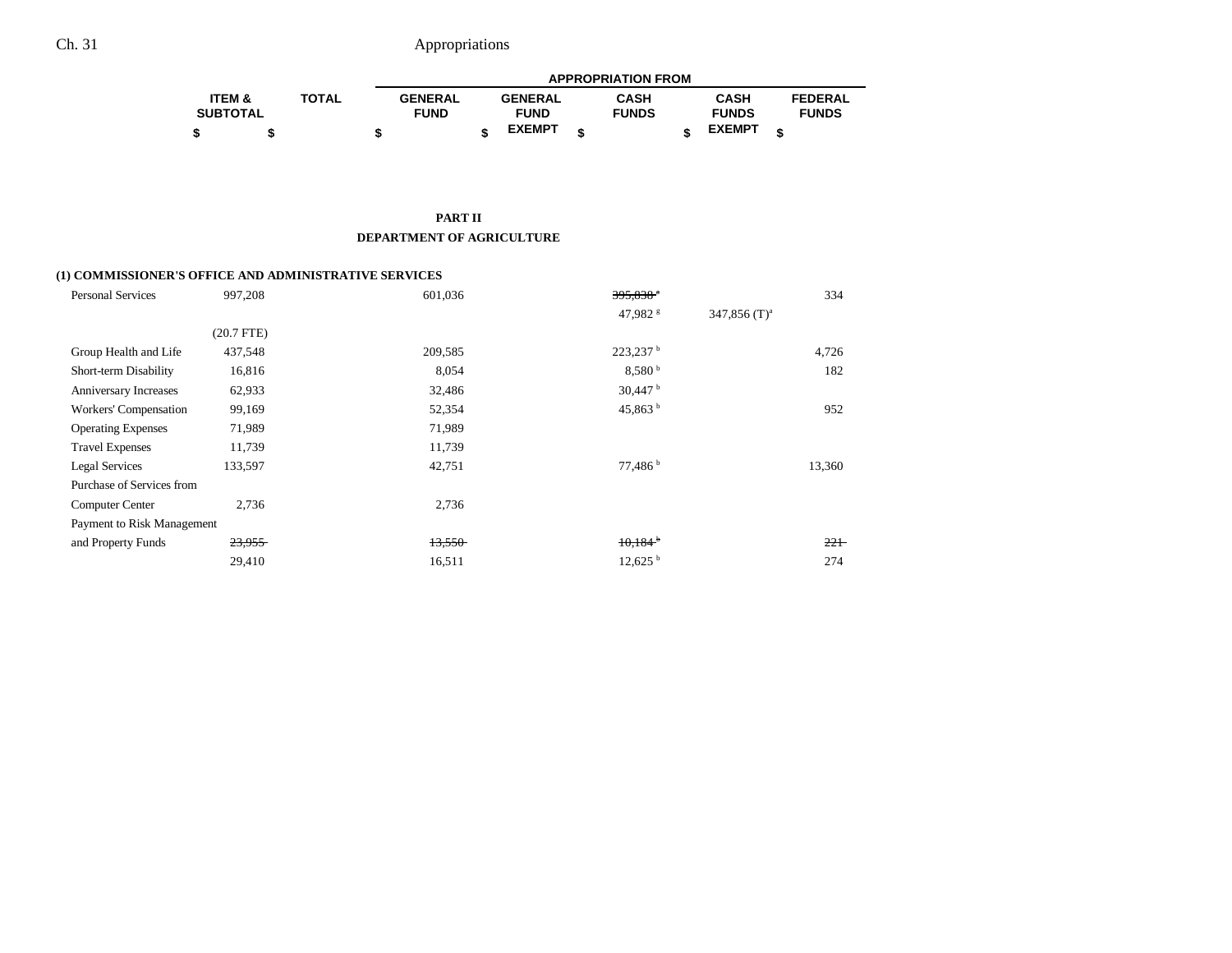| <b>Vehicle Lease Payments</b>   | 160,323 |           | 116,740 | 36,583 b               | 7,000   |
|---------------------------------|---------|-----------|---------|------------------------|---------|
| Capitol Complex Leased          |         |           |         |                        |         |
| Space                           | 142,293 |           | 106,385 | 35,908 $^{\rm b}$      |         |
| <b>Leased Space</b>             | 31,123  |           | 381     | 30,742 $\degree$       |         |
| Lease Purchase                  | 56,823  |           |         | 56,823 <sup>d</sup>    |         |
| Utilities                       | 76,921  |           | 76,921  |                        |         |
| Agricultural                    |         |           |         |                        |         |
| Statistics <sup>6</sup>         | 87,124  |           | 65,000  | $22,124$ $^{\circ}$    |         |
| Grants                          | 200,000 |           |         |                        | 200,000 |
| Central Filing System           | 235,000 |           |         | $235,000$ <sup>f</sup> |         |
| <b>Central Filing</b>           |         |           |         |                        |         |
| <b>System Travel Expenses</b>   | 4,750   |           |         | 4,750 $f$              |         |
| <b>Indirect Cost Assessment</b> | 14,021  |           |         |                        | 14,021  |
|                                 |         | 2,866,068 |         |                        |         |
|                                 |         | 2,871,523 |         |                        |         |

<sup>a</sup> Of this amount, \$347,856(T) THIS AMOUNT shall be from statewide and departmental indirect cost recoveries, and \$47,982 shall be from fees collected by cash funded programs within the Department. RECOVERIES.

<sup>b</sup> These amounts shall be from fees collected by cash funded agencies within the Department.

c Of this amount, \$24,856 shall be from fees collected by the Brand Inspection Program, and \$5,886 shall be from fees collected by cash funded agencies within the Department.

d This amount shall be from various cash funds.

e This amount shall be from cash raised.

f These amounts shall be from the Central Filing System Fund.

g THIS AMOUNT SHALL BE FROM FEES COLLECTED BY CASH FUNDED PROGRAMS WITHIN THE DEPARTMENT.

### **(2) AGRICULTURAL SERVICES DIVISION**

Ch 31 Appropriation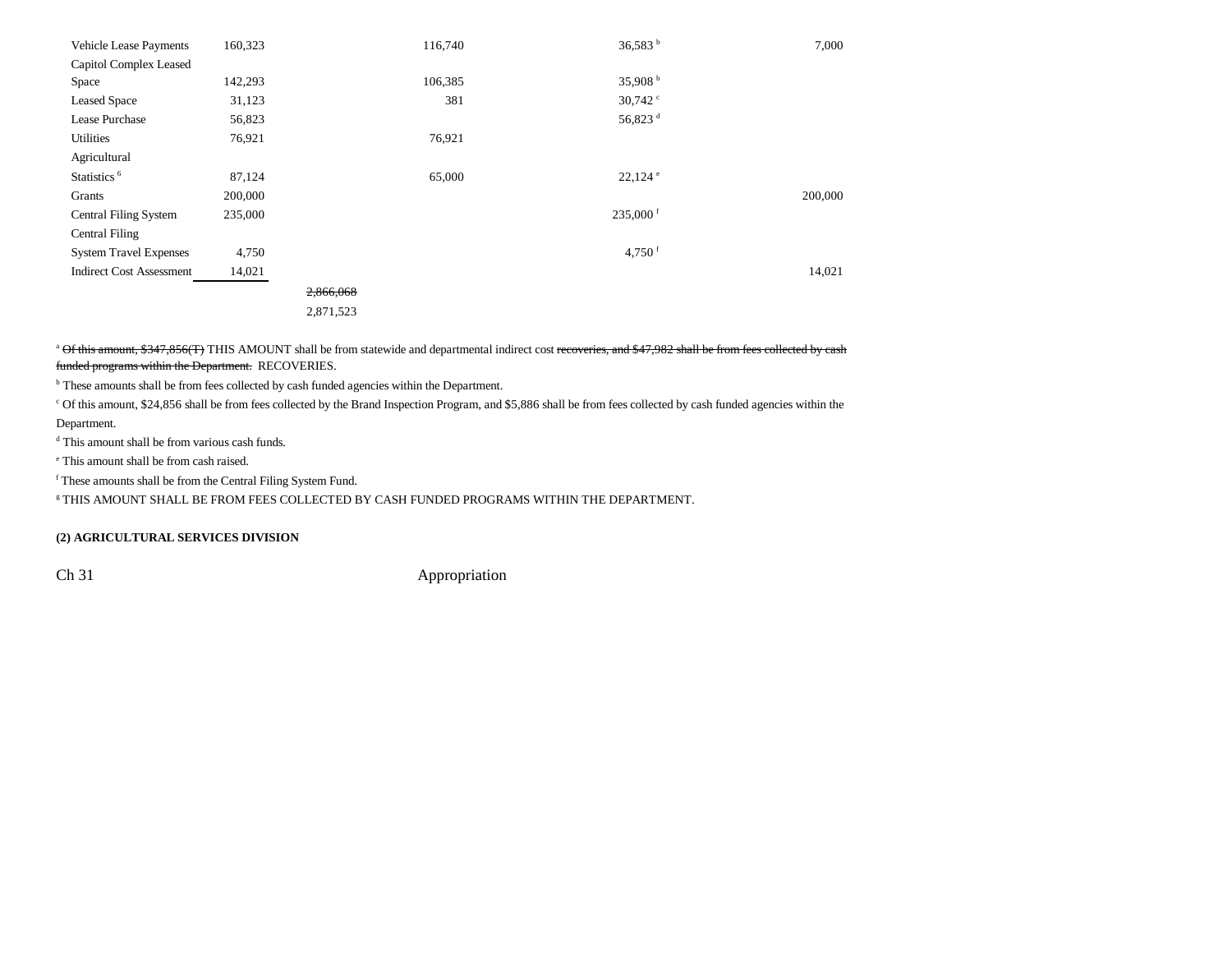# Ch. 31 Appropriations

|                                 |                                      |              |    | <b>APPROPRIATION FROM</b>     |    |                               |    |                             |    |                             |                                |  |
|---------------------------------|--------------------------------------|--------------|----|-------------------------------|----|-------------------------------|----|-----------------------------|----|-----------------------------|--------------------------------|--|
|                                 | <b>ITEM &amp;</b><br><b>SUBTOTAL</b> | <b>TOTAL</b> |    | <b>GENERAL</b><br><b>FUND</b> |    | <b>GENERAL</b><br><b>FUND</b> |    | <b>CASH</b><br><b>FUNDS</b> |    | <b>CASH</b><br><b>FUNDS</b> | <b>FEDERAL</b><br><b>FUNDS</b> |  |
|                                 | \$<br>\$                             |              | \$ |                               | \$ | <b>EXEMPT</b>                 | \$ |                             | \$ | <b>EXEMPT</b>               | \$                             |  |
|                                 |                                      |              |    |                               |    |                               |    |                             |    |                             |                                |  |
| <b>Personal Services</b>        | 6,507,723                            |              |    | 3,958,327                     |    |                               |    | $2,421,820$ <sup>*</sup>    |    |                             | 127,576                        |  |
|                                 | 6,608,305                            |              |    |                               |    |                               |    | $2,505,402$ <sup>a</sup>    |    | 17,000 °                    |                                |  |
|                                 |                                      |              |    | $(85.3$ FTE)                  |    |                               |    | $(65.2$ FTE)                |    |                             | $(3.0$ FTE)                    |  |
| <b>Operating Expenses</b>       | 606,868                              |              |    | 300,781                       |    |                               |    | 305,023 <sup>a</sup>        |    |                             | 1,064                          |  |
| <b>Travel Expenses</b>          | 286,843                              |              |    | 70,173                        |    |                               |    | $205,402$ <sup>a</sup>      |    |                             | 11,268                         |  |
| Diseased Livestock Fund         | 75,000                               |              |    |                               |    |                               |    |                             |    | $75,000^{\mathrm{b}}$       |                                |  |
| <b>Indirect Cost Assessment</b> | 218,685                              |              |    |                               |    |                               |    | $203,024$ <sup>a</sup>      |    |                             | 15,661                         |  |
|                                 |                                      | 7,695,119    |    |                               |    |                               |    |                             |    |                             |                                |  |
|                                 |                                      | 7,795,701    |    |                               |    |                               |    |                             |    |                             |                                |  |

a These amounts shall be from fees collected for services provided.

<sup>b</sup> This amount shall be payment for damages and is available pursuant to Section 35-50-140.5(2), C.R.S.

c THIS AMOUNT SHALL BE FROM RESERVES IN THE RODENT PEST CONTROL FUND, SECTION 35-7-103, C.R.S.

### **(3) AGRICULTURAL MARKETS DIVISION**

| <b>Personal Services</b>     | 446,552      |
|------------------------------|--------------|
|                              | $(10.7$ FTE) |
| <b>Operating Expenses</b>    | 103,487      |
|                              | 99.851       |
| <b>Travel Expenses</b>       | 9.609        |
| <b>Aquaculture Operating</b> |              |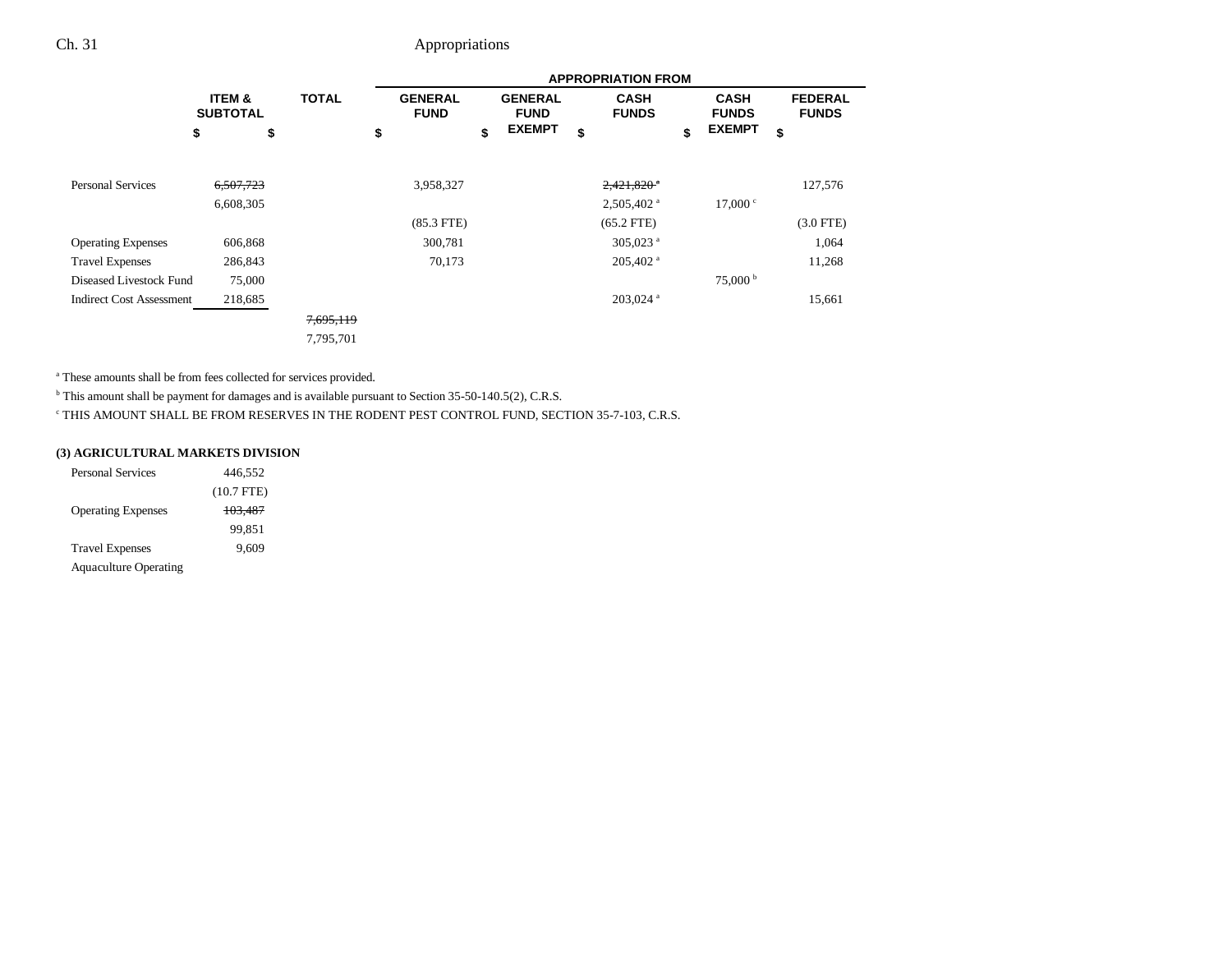| <b>Expenses</b>               | 1,140  |         |  |                     |                            |
|-------------------------------|--------|---------|--|---------------------|----------------------------|
|                               | 2,776  |         |  |                     |                            |
| <b>Aquaculture Travel</b>     |        |         |  |                     |                            |
| <b>Expenses</b>               | 3,724  |         |  |                     |                            |
|                               | 5,724  |         |  |                     |                            |
| Economic Development          |        |         |  |                     |                            |
| Grants                        | 23,569 |         |  |                     |                            |
| Economic Development          |        |         |  |                     |                            |
| <b>Grants Travel Expenses</b> | 44,109 |         |  |                     |                            |
|                               |        | 632,190 |  |                     | $632,190(T)^{a}$           |
|                               |        |         |  | 59,971 <sup>b</sup> | $572,219$ (T) <sup>a</sup> |

<sup>a</sup> This amount represents a transfer from the Department of Local Affairs, Economic Development Program and includes fees for services. PROGRAM. Any amounts included in state fiscal year spending are accounted for in the Department of Local Affairs appropriation.  $^{\rm b}$  THIS AMOUNT SHALL BE FROM FEES FOR SERVICES AND CASH RAISED FOR ECONOMIC DEVELOPMENT.

### **(4) BRAND BOARD**

| <b>Brand Inspection</b>         | 2,284,701    |           |           |
|---------------------------------|--------------|-----------|-----------|
|                                 | $(64.7$ FTE) |           |           |
| <b>Travel Expenses</b>          | 20.410       |           |           |
| <b>Indirect Cost Assessment</b> | 82.984       |           |           |
|                                 |              | 2,388,095 | 2,388,095 |

<sup>a</sup> This amount shall be from fees for services.

Ch 31 Appropriation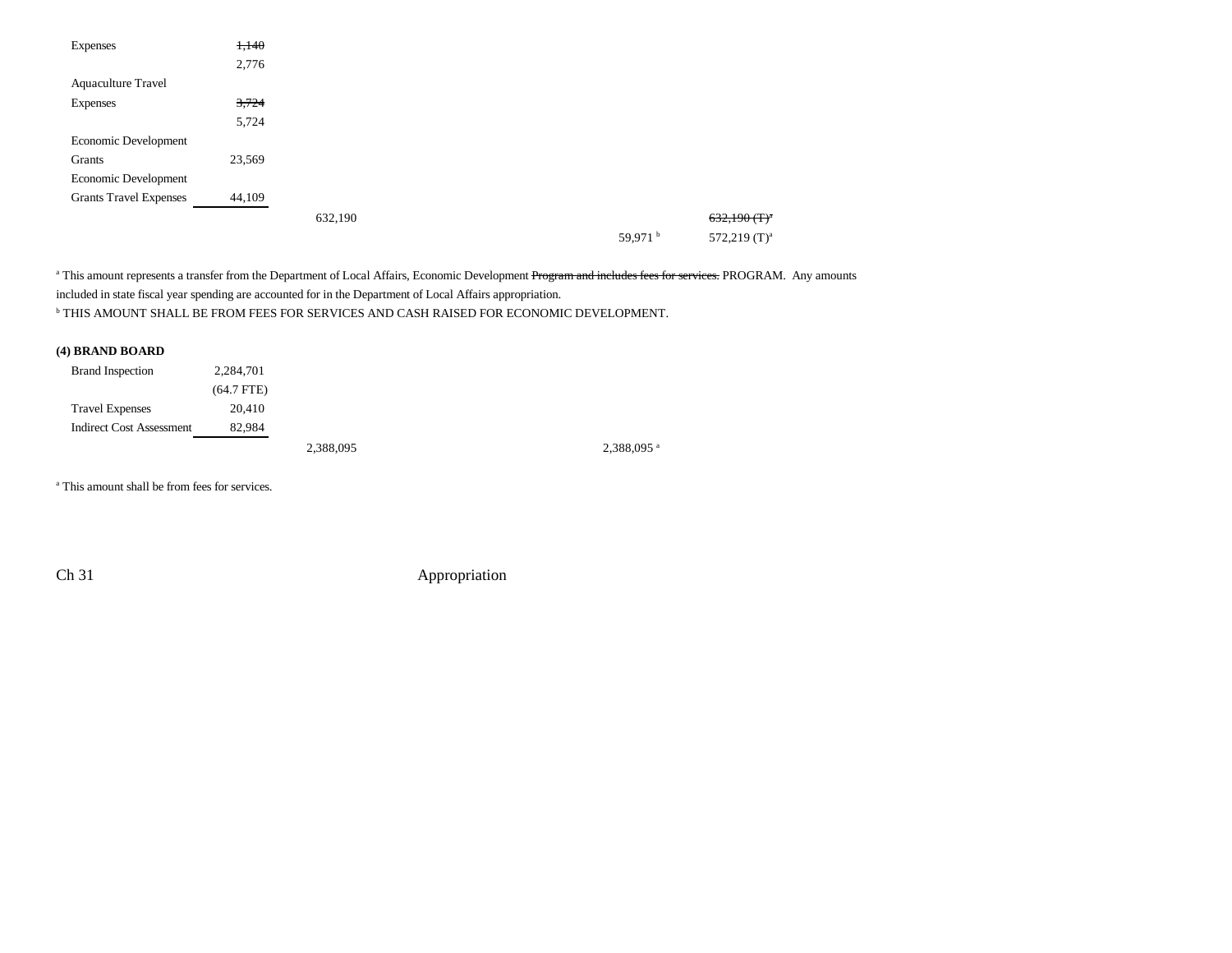## Ch. 31 Appropriations

|                 |       |                |                | <b>APPROPRIATION FROM</b> |               |                |
|-----------------|-------|----------------|----------------|---------------------------|---------------|----------------|
| ITEM &          | TOTAL | <b>GENERAL</b> | <b>GENERAL</b> | <b>CASH</b>               | <b>CASH</b>   | <b>FEDERAL</b> |
| <b>SUBTOTAL</b> |       | <b>FUND</b>    | <b>FUND</b>    | <b>FUNDS</b>              | <b>FUNDS</b>  | <b>FUNDS</b>   |
|                 |       |                | <b>EXEMPT</b>  |                           | <b>EXEMPT</b> |                |

#### **(5) SPECIAL PURPOSE**

| Beef Council                    | 1,900,000              |           |                          |                   |
|---------------------------------|------------------------|-----------|--------------------------|-------------------|
| Sheep and Wool Board            | 100,400                |           |                          |                   |
| Wine Promotion Board            | $300,000$ <sup>a</sup> |           |                          |                   |
| Vaccine and Service             | 45,000 $^{\rm b}$      |           |                          |                   |
| Fund                            |                        |           |                          |                   |
| <b>Brand Estray Fund</b>        | $60,000$ <sup>d</sup>  |           |                          |                   |
|                                 | $80,000$ <sup>d</sup>  |           |                          |                   |
| <b>Indirect Cost Assessment</b> | 32,166                 |           |                          |                   |
|                                 |                        | 2,437,566 | $2,437,566$ <sup>c</sup> |                   |
|                                 |                        | 2,457,566 | $2,422,566$ °            | 35,000 $^{\circ}$ |

<sup>a</sup> This amount shall be available pursuant to Section 35-29.5-105, C.R.S. For purposes of complying with the limitation on state fiscal year spending imposed by Article X,

Section 20 of the State Constitution these moneys are included for informational purposes as they are continuously appropriated by a permanent statute or constitutional provision.

<sup>b</sup> This amount shall be available pursuant to Section 35-50-146, C.R.S. For purposes of complying with the limitation on state fiscal year spending imposed by Article X, Section

20 of the State Constitution these moneys are included for informational purposes as they are continuously appropriated by a permanent statute or constitutional provision.

c Of this amount, \$300,000 shall be available pursuant to Section 35-29.5-105, C.R.S., \$45,000 shall be available pursuant to Section 35-50-146, C.R.S.,